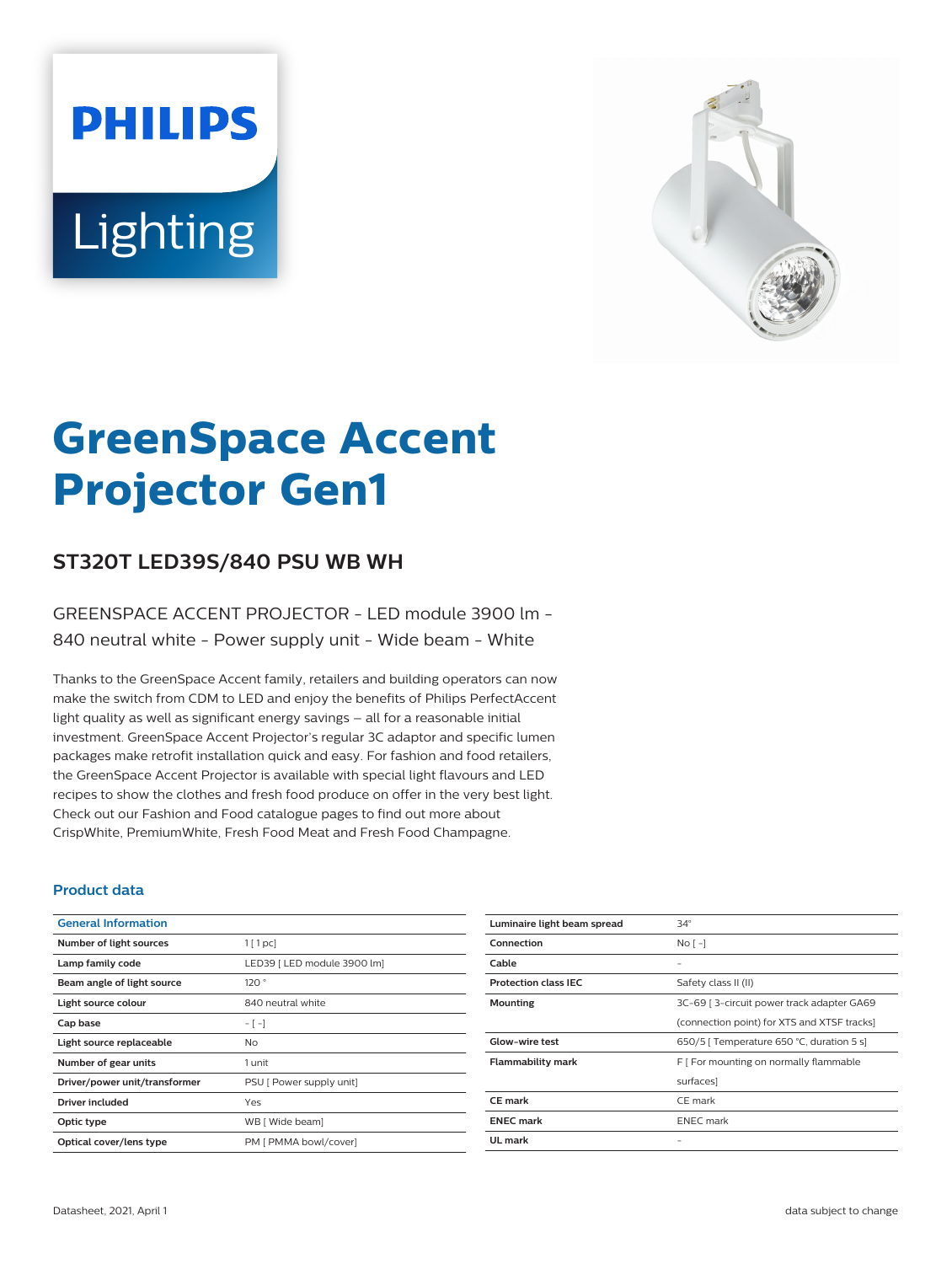# **GreenSpace Accent Projector Gen1**

| <b>Warranty period</b>                  | 5 years                                            |
|-----------------------------------------|----------------------------------------------------|
| <b>Remarks</b>                          | *- According to the Lighting Europe guidance       |
|                                         | paper 'Evaluating performance of LED based         |
|                                         | luminaires - January 2018': statistically there is |
|                                         | no relevant difference in lumen maintenance        |
|                                         | between the B50 and, for example, the B10.         |
|                                         | Therefore, the median useful life (B50) value      |
|                                         | also represents the B10 value.                     |
| Constant light output                   | N <sub>o</sub>                                     |
| Number of products on MCB (16 A type 20 |                                                    |
| B)                                      |                                                    |
| <b>EU RoHS compliant</b>                | Yes                                                |
| <b>Product family code</b>              | ST320T [ GREENSPACE ACCENT PROJECTOR]              |
| Unified glare rating CEN                | Not applicable                                     |
|                                         |                                                    |
| <b>Operating and Electrical</b>         |                                                    |
| <b>Input Voltage</b>                    | 220-240 V                                          |
| Input frequency                         | 50 to 60 Hz                                        |
| Inrush current                          | 22 A                                               |
| Inrush time                             | 0.260 ms                                           |
| Power factor (min.)                     | 0.9                                                |
|                                         |                                                    |
| <b>Controls and Dimming</b>             |                                                    |
| Dimmable                                | <b>No</b>                                          |
|                                         |                                                    |
| <b>Mechanical and Housing</b>           |                                                    |
| <b>Housing material</b>                 | Aluminum                                           |
| <b>Reflector material</b>               | Polycarbonate aluminum coated                      |
| <b>Optic material</b>                   | Polycarbonate                                      |
| Optical cover/lens material             | Polymethyl methacrylate                            |
| <b>Fixation material</b>                | Polyamide                                          |
| Optical cover/lens finish               | Clear                                              |
| <b>Overall length</b>                   | 182 mm                                             |
| <b>Overall width</b>                    | $114 \text{ mm}$                                   |
| <b>Overall height</b>                   | 193 mm                                             |
| Colour                                  | White                                              |
| Dimensions (height x width x depth)     | 193 x 114 x 182 mm (7.6 x 4.5 x 7.2 in)            |

| <b>Approval and Application</b><br>Ingress protection code<br>IP20 [ Finger-protected]<br>Mech. impact protection code<br>IK02 [ 0.2 J standard]<br><b>Initial Performance (IEC Compliant)</b><br>Initial luminous flux (system flux)<br>3800 lm<br>Luminous flux tolerance<br>$+/-10%$<br>Initial LED luminaire efficacy<br>120.63492063492063 lm/W<br>Init. Corr. Colour Temperature<br>4000 K<br>Init. Colour rendering index<br>≥80<br>(0.38, 0.38) SDCM<3<br>Initial chromaticity<br>31.5 W<br>Initial input power<br>Power consumption tolerance<br>$+/-10%$<br><b>Over Time Performance (IEC Compliant)</b><br>5%<br>Control gear failure rate at median<br>useful life 50,000 h<br>Lumen maintenance at median useful<br><b>L80</b><br>life* 50,000 h<br><b>Application Conditions</b> |  |
|------------------------------------------------------------------------------------------------------------------------------------------------------------------------------------------------------------------------------------------------------------------------------------------------------------------------------------------------------------------------------------------------------------------------------------------------------------------------------------------------------------------------------------------------------------------------------------------------------------------------------------------------------------------------------------------------------------------------------------------------------------------------------------------------|--|
|                                                                                                                                                                                                                                                                                                                                                                                                                                                                                                                                                                                                                                                                                                                                                                                                |  |
|                                                                                                                                                                                                                                                                                                                                                                                                                                                                                                                                                                                                                                                                                                                                                                                                |  |
|                                                                                                                                                                                                                                                                                                                                                                                                                                                                                                                                                                                                                                                                                                                                                                                                |  |
|                                                                                                                                                                                                                                                                                                                                                                                                                                                                                                                                                                                                                                                                                                                                                                                                |  |
|                                                                                                                                                                                                                                                                                                                                                                                                                                                                                                                                                                                                                                                                                                                                                                                                |  |
|                                                                                                                                                                                                                                                                                                                                                                                                                                                                                                                                                                                                                                                                                                                                                                                                |  |
|                                                                                                                                                                                                                                                                                                                                                                                                                                                                                                                                                                                                                                                                                                                                                                                                |  |
|                                                                                                                                                                                                                                                                                                                                                                                                                                                                                                                                                                                                                                                                                                                                                                                                |  |
|                                                                                                                                                                                                                                                                                                                                                                                                                                                                                                                                                                                                                                                                                                                                                                                                |  |
|                                                                                                                                                                                                                                                                                                                                                                                                                                                                                                                                                                                                                                                                                                                                                                                                |  |
|                                                                                                                                                                                                                                                                                                                                                                                                                                                                                                                                                                                                                                                                                                                                                                                                |  |
|                                                                                                                                                                                                                                                                                                                                                                                                                                                                                                                                                                                                                                                                                                                                                                                                |  |
|                                                                                                                                                                                                                                                                                                                                                                                                                                                                                                                                                                                                                                                                                                                                                                                                |  |
|                                                                                                                                                                                                                                                                                                                                                                                                                                                                                                                                                                                                                                                                                                                                                                                                |  |
|                                                                                                                                                                                                                                                                                                                                                                                                                                                                                                                                                                                                                                                                                                                                                                                                |  |
|                                                                                                                                                                                                                                                                                                                                                                                                                                                                                                                                                                                                                                                                                                                                                                                                |  |
|                                                                                                                                                                                                                                                                                                                                                                                                                                                                                                                                                                                                                                                                                                                                                                                                |  |
|                                                                                                                                                                                                                                                                                                                                                                                                                                                                                                                                                                                                                                                                                                                                                                                                |  |
|                                                                                                                                                                                                                                                                                                                                                                                                                                                                                                                                                                                                                                                                                                                                                                                                |  |
|                                                                                                                                                                                                                                                                                                                                                                                                                                                                                                                                                                                                                                                                                                                                                                                                |  |
|                                                                                                                                                                                                                                                                                                                                                                                                                                                                                                                                                                                                                                                                                                                                                                                                |  |
| +10 to +40 °C<br>Ambient temperature range                                                                                                                                                                                                                                                                                                                                                                                                                                                                                                                                                                                                                                                                                                                                                     |  |
| Performance ambient temperature Tq<br>25 °C                                                                                                                                                                                                                                                                                                                                                                                                                                                                                                                                                                                                                                                                                                                                                    |  |
| Suitable for random switching<br>Yes                                                                                                                                                                                                                                                                                                                                                                                                                                                                                                                                                                                                                                                                                                                                                           |  |
|                                                                                                                                                                                                                                                                                                                                                                                                                                                                                                                                                                                                                                                                                                                                                                                                |  |
| <b>Product Data</b>                                                                                                                                                                                                                                                                                                                                                                                                                                                                                                                                                                                                                                                                                                                                                                            |  |
| Full product code<br>871869916679300                                                                                                                                                                                                                                                                                                                                                                                                                                                                                                                                                                                                                                                                                                                                                           |  |
| Order product name<br>ST320T LED39S/840 PSU WB WH                                                                                                                                                                                                                                                                                                                                                                                                                                                                                                                                                                                                                                                                                                                                              |  |
| EAN/UPC - product<br>8718699166793                                                                                                                                                                                                                                                                                                                                                                                                                                                                                                                                                                                                                                                                                                                                                             |  |
| Order code<br>16679300                                                                                                                                                                                                                                                                                                                                                                                                                                                                                                                                                                                                                                                                                                                                                                         |  |
| SAP numerator - quantity per pack<br>1                                                                                                                                                                                                                                                                                                                                                                                                                                                                                                                                                                                                                                                                                                                                                         |  |
| Numerator - packs per outer box<br>1                                                                                                                                                                                                                                                                                                                                                                                                                                                                                                                                                                                                                                                                                                                                                           |  |
| <b>SAP</b> material<br>910500459397                                                                                                                                                                                                                                                                                                                                                                                                                                                                                                                                                                                                                                                                                                                                                            |  |
| SAP net weight (piece)<br>0.980 kg                                                                                                                                                                                                                                                                                                                                                                                                                                                                                                                                                                                                                                                                                                                                                             |  |

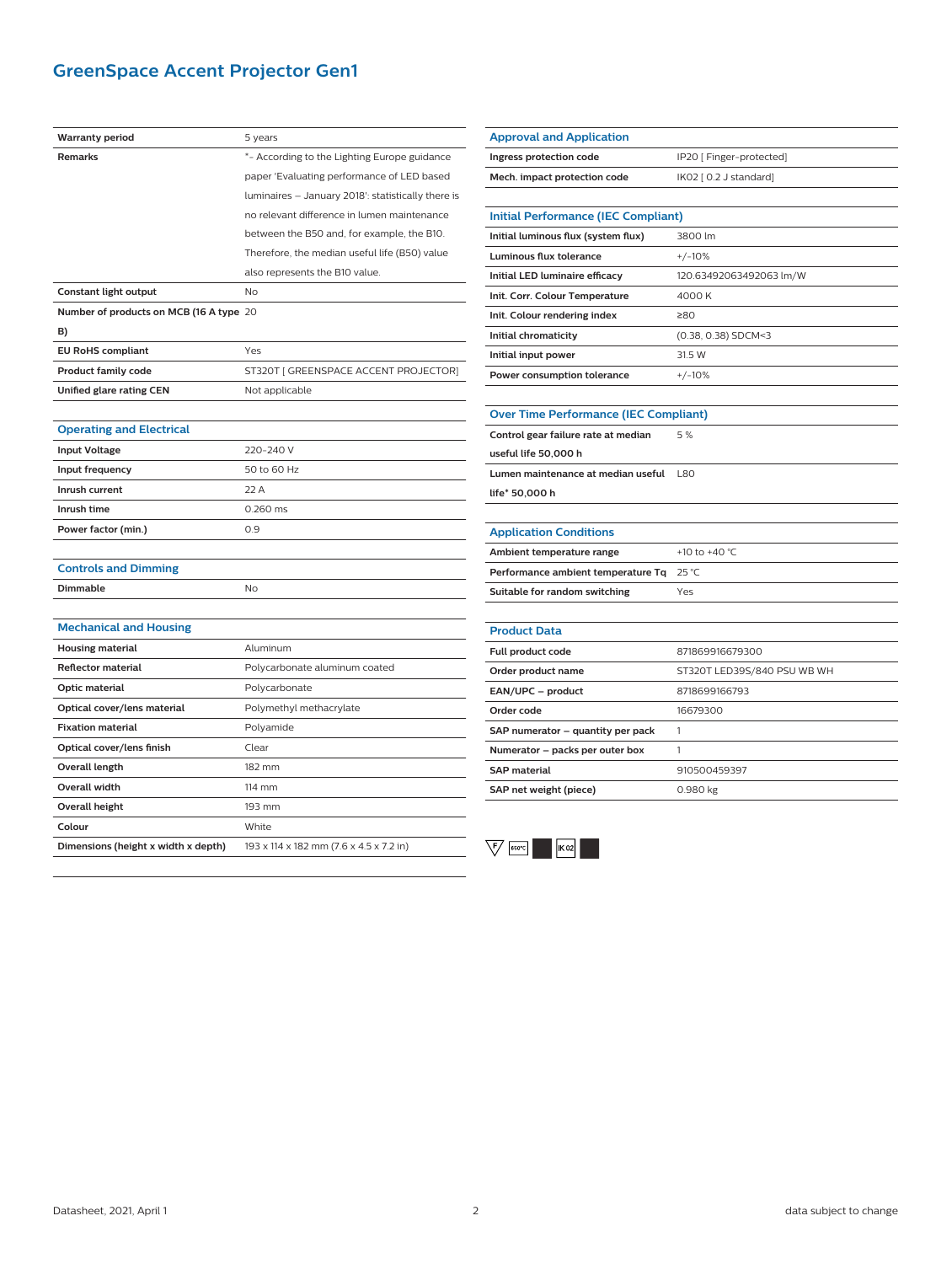# **GreenSpace Accent Projector Gen1**

#### **Dimensional drawing**



GreenSpace Accent ST315T-ST330T

#### Photometric data



#### IFAS1\_ST320T1xLED39S840WB



IFPC1\_ST320T1xLED39S840WB



#### IFCC1\_ST320T1xLED39S840WB



IFAS1\_ST320T1xLED39S840WBLIN